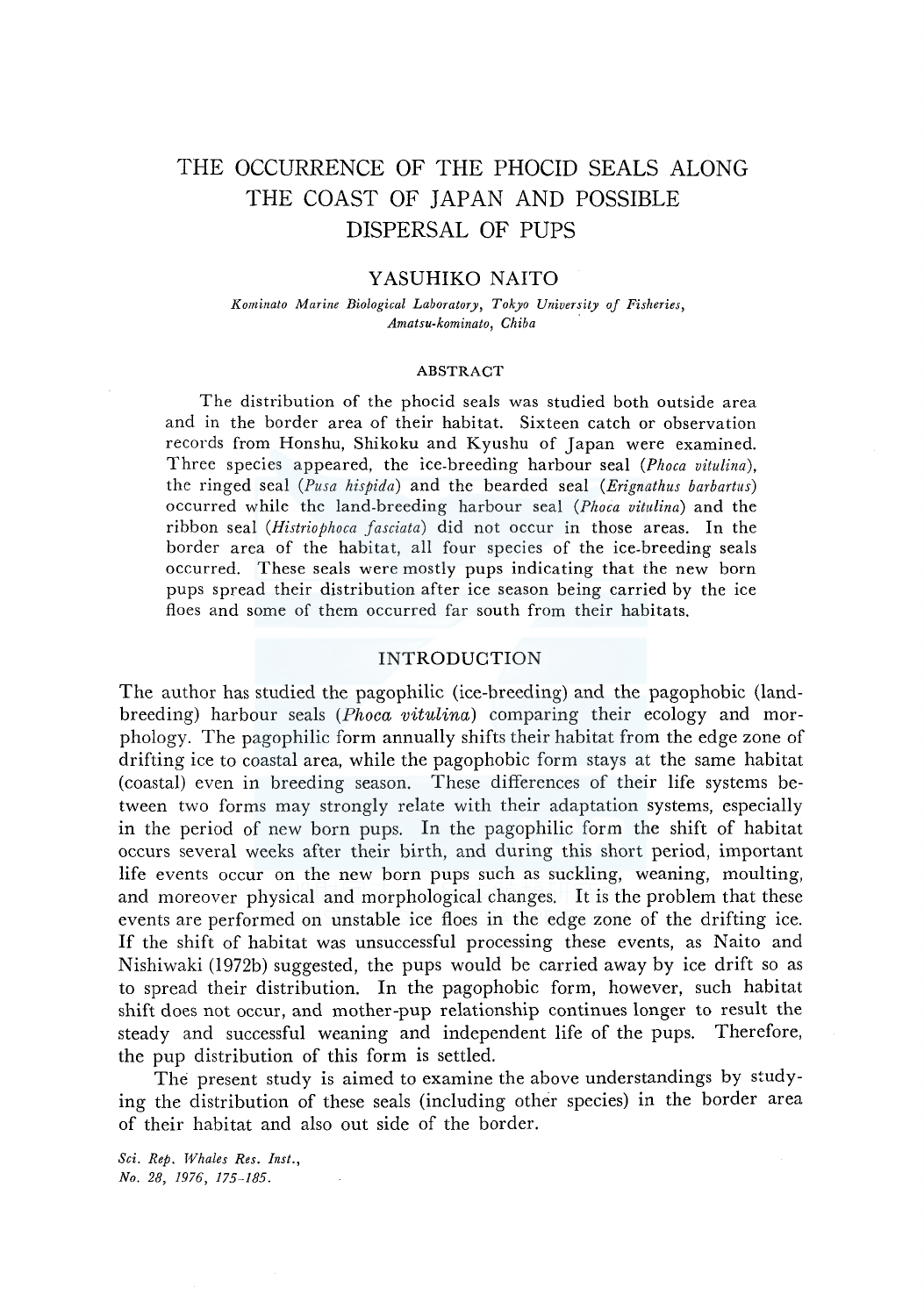#### 176 NAITO

# DISTRIBUTION OUT SIDE OF THE BORDER OF THE HABIT AT

The present study deals with occurrences along the coast of Japan other than Hokkaido (Honshu, Shikoku and Kyushu). Catch or sighting records of the seals along the coast of Japan other than Hokkaido are rare and scarce, so it is difficult to collect such records. In the present study records and informations were collected from following three sources. (1) The newspaper or T.V. broadcasting as a local news ; the seals in these areas are very strange animals, therefore if they were caught or sighted such seals were sometimes reported by them. (2) Aquariums; if the animals were caught alive, they were usually sent to the aquariums near by for display, and aquariums kindly sent me the informations to my requests. (3) The prefectural fisheries research station or local museum; the catch or sighting informations by local people were given to them. As to the biological informations, species, date, place and length or approximate length were available from above informations. However, to my regret, sex, bodyweight and age determined from canine teeth are unknown.

#### *Appeared species*

Three species, bearded seal, ringed seal and harbour seal were accidentally caught or sighted along the coast of Honshu, Shikoku and Kyushu (Fig. 1). Only two bearded seals were recorded at Akita and Niigata of the Japan Sea coast of the Northern Honshu, and there are no records from Shikoku and Kyushu. Out of 5 records of ringed seals, two were from Japan Sea coast of Honshu and two were from Pacific Ocean coast of Honshu and Shikoku. The



Fig. 1. Some catch or observation records of the phocid seals from the coast of Honshu, Shikoku and Kyushu of Japan and others. ... the ice-breeding harbour seal;  $\blacktriangle$ , the ringed seal;  $\blacksquare$ , the bearded seal.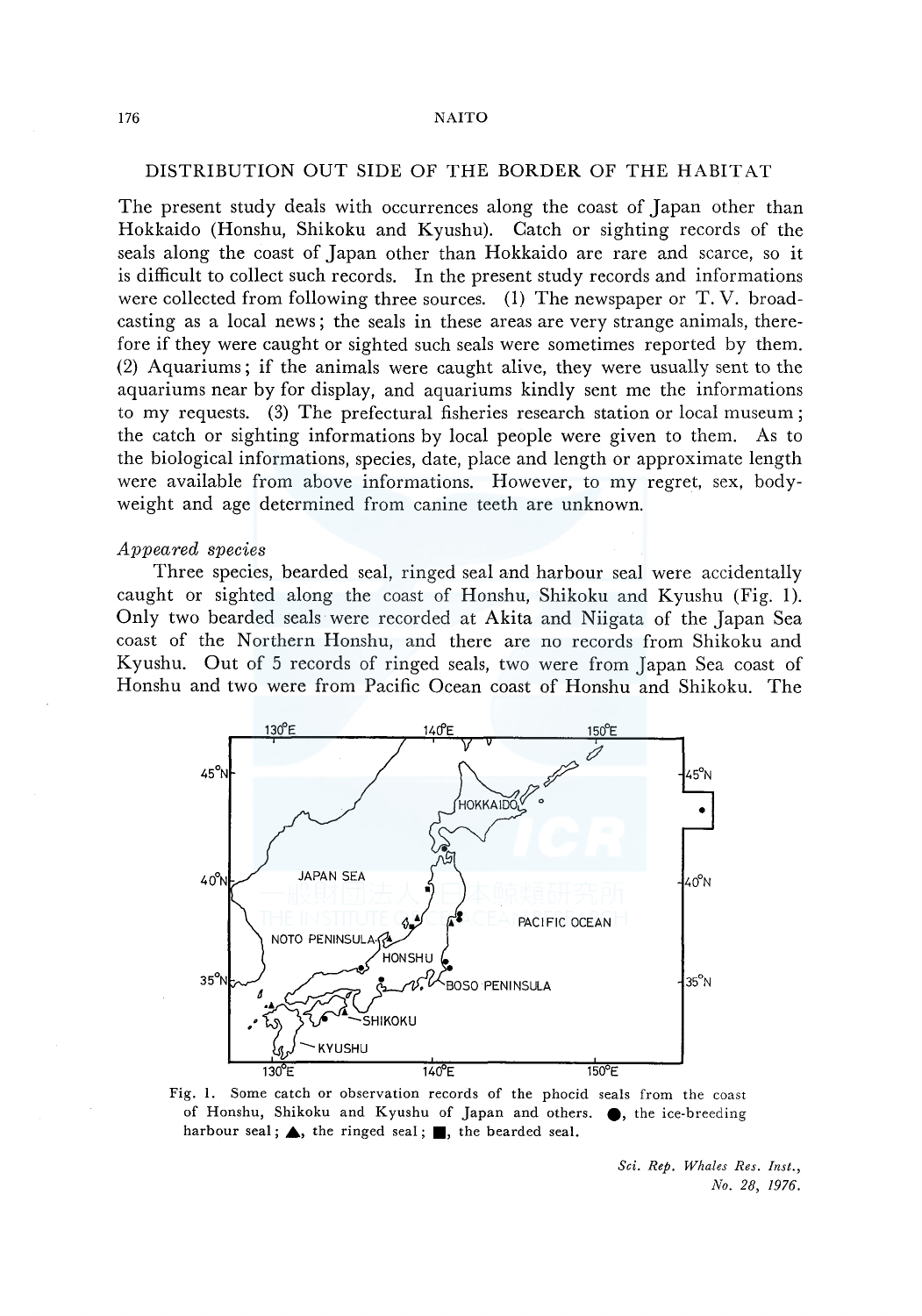far south record was from Fukuoka-city, Kyushu. Nine ice-breeding harbour seals were recorded. Out of nine, 6 seals were recorded from the Pacific Ocean coast of Honshu and only one seal was from Japan Sea coast of Honshu. None were recorded from Kyushu. In the present study, records of occurrences from Japan coast other than Hokkaido were dealt with as a materials, however, in this chapter additional two examples were also included. One was the catch record by fishing boat from the Pacific Ocean, about 300 miles from the coast. The other is sighting record by research vessels at the mouth of Port Hakodate, the most south of Hokkaido. From above records, it is supposed that the ringed seal and the ice-breeding harbour seal occur more often and futhermore south than the bearded seal, but it is quite difficult to get any conclusion as to the migration route of these seals from their habitat towards southern areas. The most stressed facts in this chapter is that none of the ribbon seals which are as popular as the ice-breeding harbour seal in the Sea of Okhotsk, and none of the land-breeding harbour seal of which habitats distribute in the furthest south of Hokkaido, were recorded in the coast of Honshu, Shikoku and Kyushu.

#### *Appeared season*

The seasons when the seals occurred along the coast of Honshu, Shikoku and Kyushu were shown in Fig. 2. In this chapter, the seals were not treated separately by species but as a total records of 3 species were treated, and addional 2 records of the ice-breeding seal from the Pacific Ocean and the port of Hakodate were excluded because they were not the records from intended area (Honshu, Shikoku and Kyushu). As shown in Fig. 2, the seals begin to occur from April at 12.5% frequency, and the highest frequency was 25% in May. After May seals decrease to occur. In June and July 18.7% of the total occurred



Fig. 2. The seasonal appearance frequency of the seals occurred along the coast of Honshu, Shikoku and Kyushu. Numbers were shown in percentage. Dotted space shows the ice-breeding harbour seal; horizontal line, the ringed seal; vertical line, the bearded seal.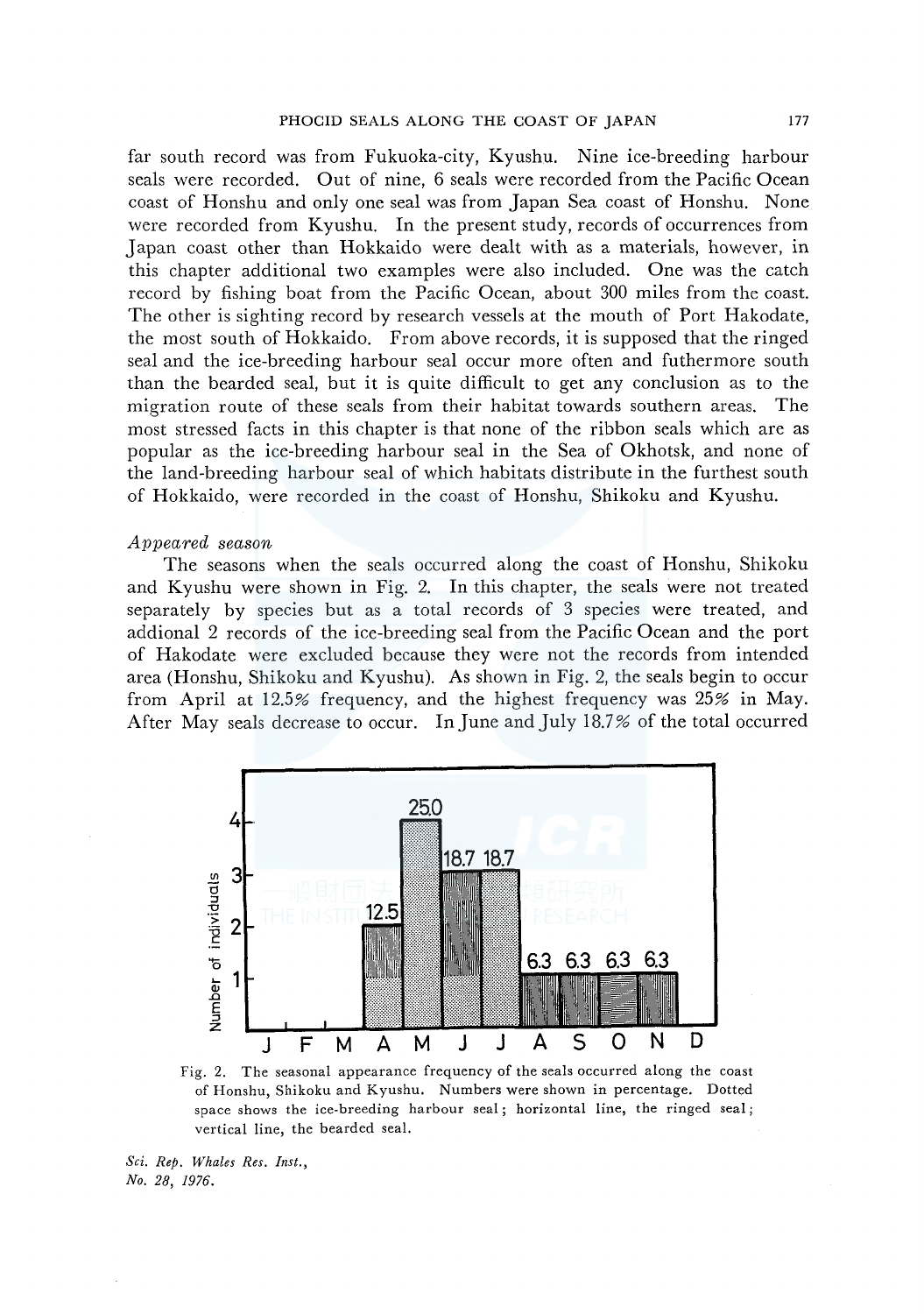#### 178 NAITO

respectively and none of seals occurred in December. Seventy five percent seals of all occurred from April to July. Being still short data, from mentioned above, the following two problems were indicated. 1) The seals begin to occur in April. This time well corresponds with after-season of drifting ice in Hokkaido. 2) The seals decrease to occur after May. This may indicate that the smaller number of seals occur in later season in farther south area. The problem 1) will be discussed later. The problem 2) may be explained by Fig. 3. In



Fig. 3. Time difference of the first occurrence between each area. The seals begin to occur from north. They occur in Northern Honshu at ffrst and in Kyushu at latest.  $\bullet$ , the ice-breeding harbour seal;  $\blacktriangle$ , the ringed seal; ... the bearded seal.

Fig. 3, the area where the seals recorded were separated to. four districts, from north to south; northern Honshu, southern Honshu, Shikoku and Kyushu. Honshu was sepatated by the line between Boso Peninsula and Noto Peninsula. As shown in Fig. 3, in northern Honshu 9 seals (64.3%), in southern Honshu and Shikoku 2 seals (14.3%) in each and only 1 seal in Kyushu were recorded respectively. Furthermore, the seals were recorded from earier season in northern Honshu, and in Kyushu it recorded in latest season. From all above mentioned, it is suggested that the seals move towards south from main habitat in the Sea of Okhotsk and the adjacent waters.

# *Ages of the seals recorded*

In the present study, age informations based on examination of canine tooth were not available. Only measured body size or approximate body size was used for growth developmental class estimation. In general it is difficult to estimate ages by body size, however, body size indicates such growth stages as pup, young subadult and full adult. Tikomirov *et al.* (1969) showed the growth curves of the bearded seal, ringed seal and the ice-breeding harbour seal. Naito and Nishiwaki (1972) also showed the growth curves of the ice-breeding harbour seal. From these curves and the measured body size or approximate body size shown in Table 1, the growth developmental classes were possibly estimated to be pups in the ice-breeding harbour seal and ringed seal. In the bearded seals one was young or subadult and the other was also pup.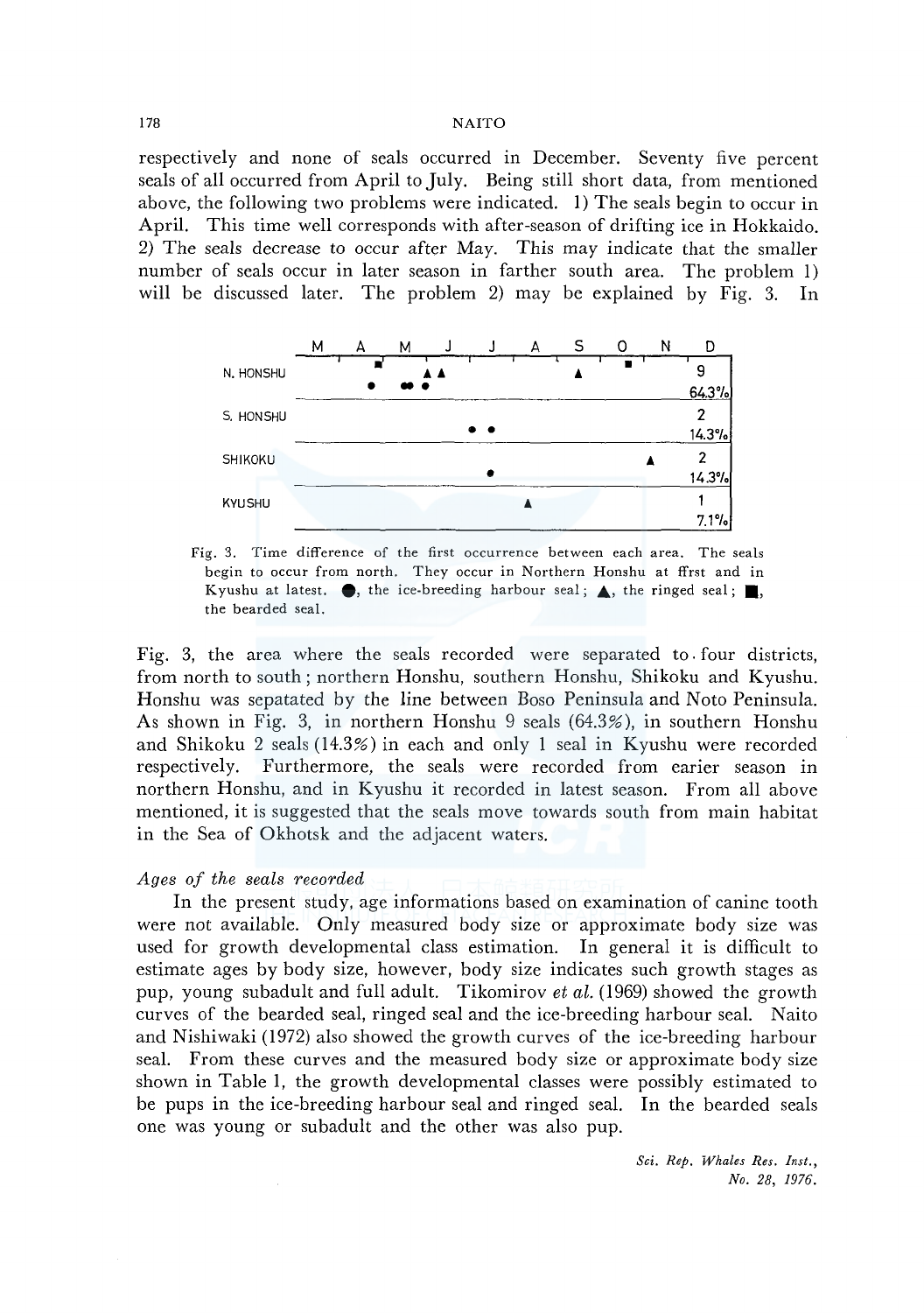| Species               | Date of catch          | Locality                                    | Sex                      | Body length                                     | Body weight              |
|-----------------------|------------------------|---------------------------------------------|--------------------------|-------------------------------------------------|--------------------------|
| Erignathus barbartus  | Apr. 28, '68           | set net Teno-cho, Akita                     | male                     | 145 cm                                          | I                        |
|                       | Oct. 18, '70           | Port of Niigata                             | I                        | 180cm                                           | $120$ kg                 |
| Pusa hispida          | Sep. 15, '73           | Senami-Beach Murakami-city, Niigata         | $\overline{\phantom{a}}$ | 100 cm (total length)                           |                          |
| 会                     | Jun. 11, '69           | Teisan-Cannal Yuriage, Natori-city Miyagi   | male                     | 75.0cm                                          | 11.3 kg                  |
| R                     | 7, 74<br>Aug.          | Creek in Tsuyasaki-Bay Fukuoka              |                          | $75.0 \text{ cm}$ (total length)                | $12.4 \text{ kg}$        |
|                       | 2, 75<br>Jun.          | Shiratori-Beach Toyama                      | male                     | $60 \text{ cm}$ (total lenght $88 \text{ cm}$ ) |                          |
|                       | 4, 75<br>Nov.          | Azirozaki-Beach Hiwasa, Tokushima           |                          | 90 cm (total lengh)                             | 10 kg                    |
| Phoca vitulina largha | 7, 68<br>Jun.          | mouth of Hakodate-Bay Hodkaido              |                          | $(-$ (young)                                    |                          |
|                       | May 20, '69            | Pacific Ocean 43°14'N; 156°34'E             | male                     | $(-q uq)$                                       | 16 kg                    |
|                       | May, 54                | Port of Ayukawa, Miyagi                     |                          | less than 100 cm                                | I                        |
|                       | ,54<br>$\mathbf{M}$ ay | Ayukawa, Miyagi                             |                          | less than 100 cm                                | I                        |
|                       | ,58<br>Jul.            | Susaki-Bay, Kochi                           |                          | about 100 cm                                    |                          |
|                       | 53<br>Jul.             | Miyazu-Bay, Kyoto                           |                          | about 100 cm                                    |                          |
|                       | 54.<br>jul.            | Kiso-River, 20-25 km up from mouth of river |                          | about 150 cm                                    |                          |
|                       |                        | Kominato.Bay, Chiba                         |                          | 85 cm (measured by                              |                          |
|                       |                        |                                             |                          | molted specimen)                                |                          |
|                       | Apr. 23, '72           | Hazaki-Beach, Kashima, Ibaragi              |                          | 80 cm                                           |                          |
|                       | May 30, *49            | Kashimanada, Ibaragi                        | female                   | 104 cm (total length)                           | $\overline{\phantom{a}}$ |
|                       |                        |                                             |                          |                                                 |                          |

TABLE 1. THE LIST OF SEALS CAUGHT ALONG THE COAST OF JAPAN. THE LIST OF SEALS CAUGHT ALONG THE COAST OF JAPAN.

.<br>ci. Rep. Whales Res. Inst.<br><sup>1</sup>o. 28, 1976. No. 28, 1976.

179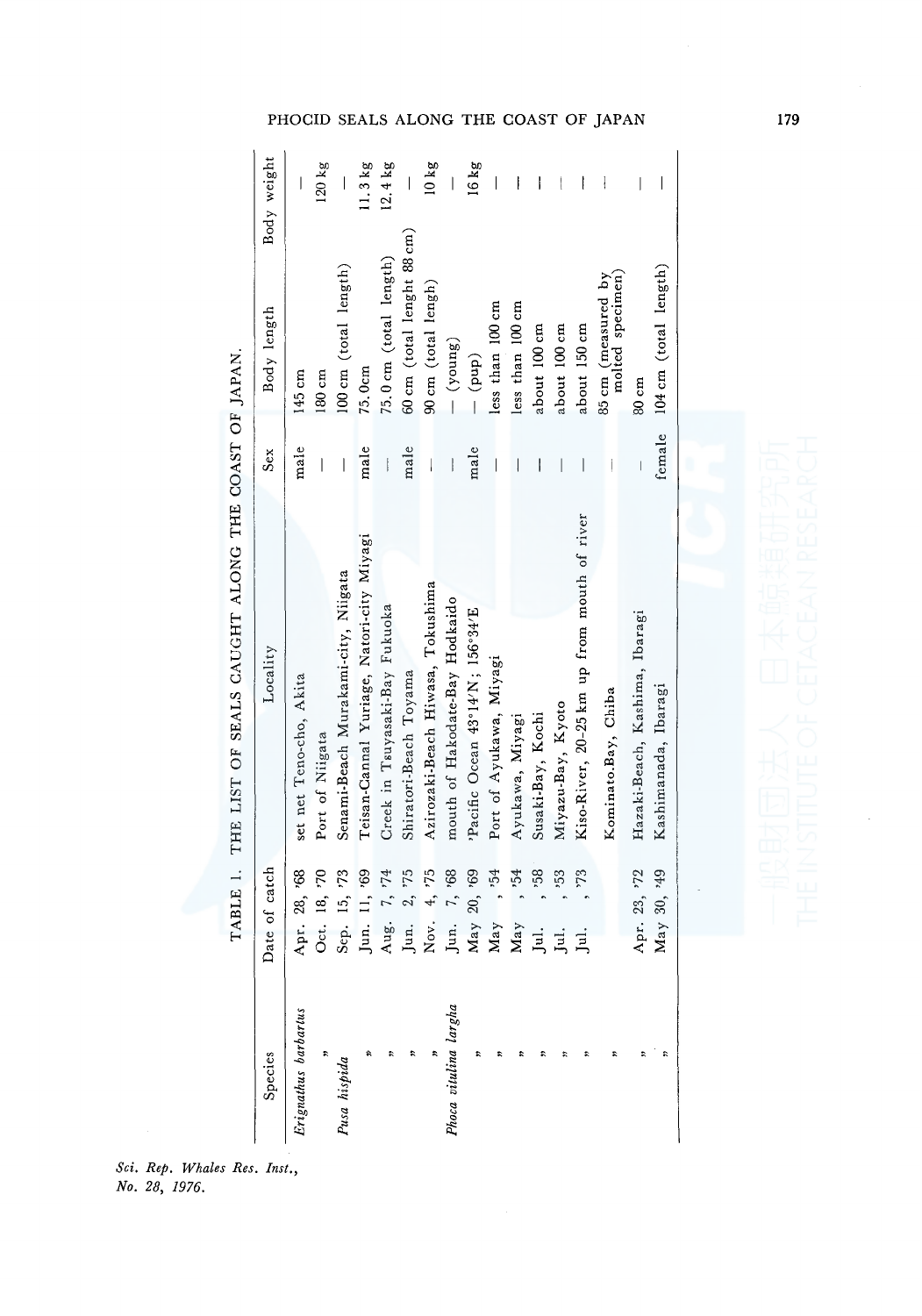## THE CATCH RECORDS IN THE BORDER OF THE HABITAT

As already described, the bearded seal, the ringed seal and the ice-breeding harbour seal had occurred along the coast of Honshu, Shikoku and Kyushu, and the ribbon seal and the land-breeding harbour seal had never occurred in these areas. It is also mentioned that these occurred seals were mostly pups. They begin to occur from north to south indicating the southwards moves, and these occurrences began from April indicating some relation with the time of habitat shift from the ice floe to the coast in these three species, because the ice floes melt and disappear from mid March to mid April in Hokkaido. In this chapter, to examine above problems more precisely the catch records by fishing nets in the border of the habitat were studied in two seasons, after ice season and in October (6 months after ice season).

There are two border parts in Hokkaido. One is the Soya Strait which connects the Sea of Okhotsk to the Japan Sea, and the other is the Nemuro Strait which connects the Sea of Okhotsk to the Pacific Ocean. The study was performed in the Nemuro Strait which is generally known as the southern border of the habitat of the pagophilic seals in the Sea of Okhotsk (the bearded seal, the ringed seal, the ice-breeding harbour seal and the ribbon seal, Naito, 1969). Especially in the ice-breeding harbour seal the lake Furen in the Nemuro Strait area is known as the southern edge of the distribution of their hauling grounds.

## *The catch records after the ice season*

The Nemuro Strait area are also known as almost southern limits of annual constant occurrence of the drifting ice from the Sea of Okhotsk. The ice prevails through this strait area from early February to mid or late March, sometimes mid April when the ice is eminent (Ruhyo-Sokuho, 1969-1975). During this season, the ice moves from north to south being carried by the wind and current, and it occurs in the Pacific Ocean passing through the strait (Fig. 4). After the ice occurred in the Pacific Ocean it melts quickly near around the Nemuro Peninsula. However, when the ice is extensive, it is occasionally driven as far as the Point Erimo. The ice condition in the Nemuro Strait is not constant, and it is always drifting making open seas somewhere in this strait. The ice floes occuring in these areas are relatively small but varied such as slush ice, ice-cake, small or medium floe berg, rafted or hummocked ice, brash ice. These ices in these areas are capable of supplying hauling or breeding site for the seals. However, the breeding population were found only in the area between the Shiretoko Peninsula and the Kunashiri Island (Naito, 1969; informations from the hunters). In this area, the dominant breeding species is the ice breeding harbour seal and the ribbon seal, and the ringed seal and the bearded seal are quite rare (Naito, 1969). After the ice season, from May only the ice-breeding harbour seal occurs along the coast to haul out the grass bars making 30-70 individuals groups in Odaito and the Lake Furen which open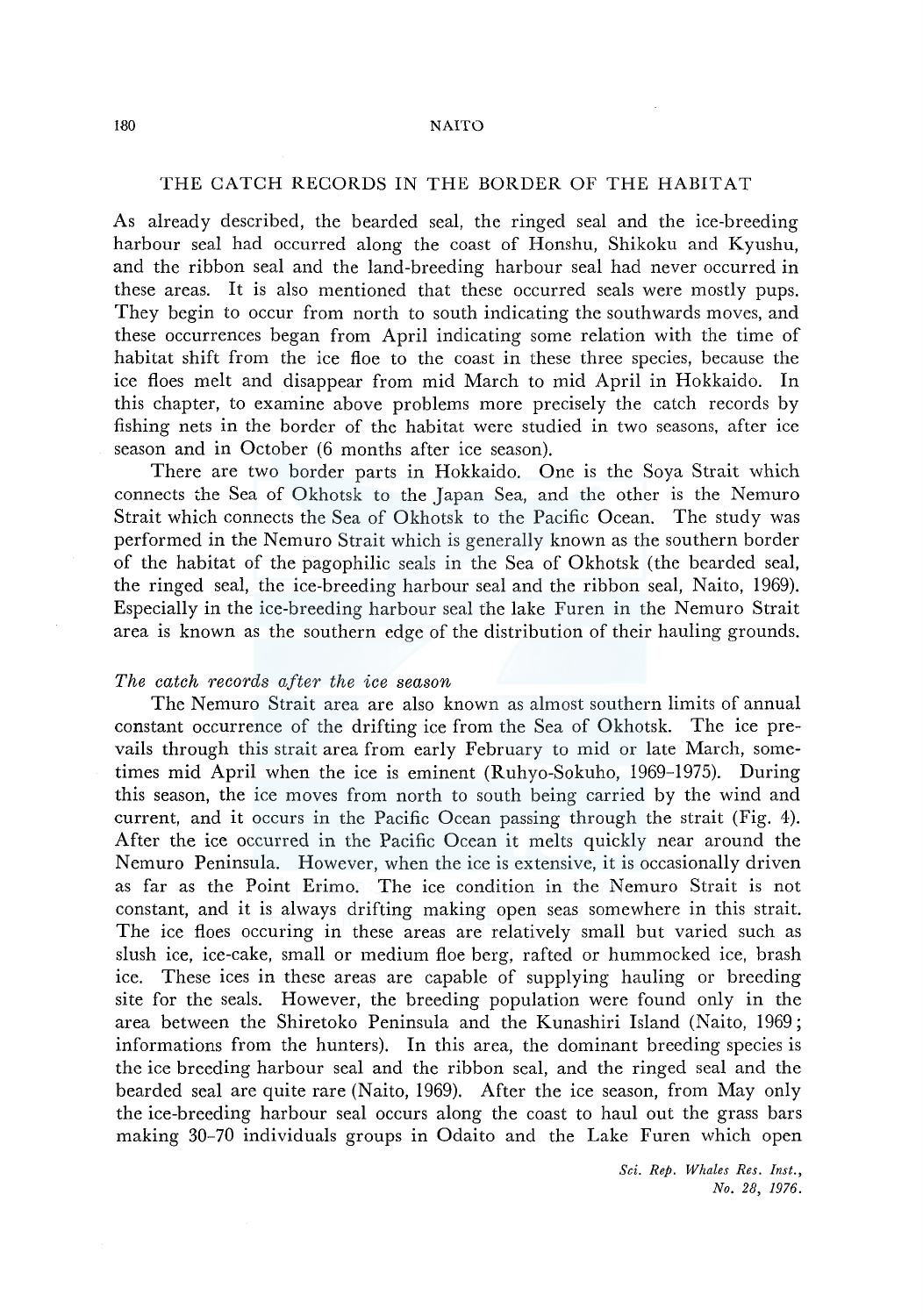

Fig. 4. The distribution of the pack ice in its southern border at the later puping season of the ice-breeding seals. The ice floes occur in the Pacific Ocean from the southern Sea of Okhotsk passing through the Nemuro Strait or near by.

to this strait.

Sampling was performed at Kanazawa Fur Company from 1969 to 1971 during later half of May and June (1969, 1970 May 8-June 30, 1971 May 11- June 30) when the ice completely disappeared. The results were shown in Table 2. The seals mostly caught accidentally by fishing nets along the Nemuro Peninsula (Both coasts of the Nemuro Strait and the Pacific Ocean) were collected at this Fur Company. Almost of these collected seals were examined in 1969 and 1970, however, in 1971 about half of the collected were examined. All 4 ice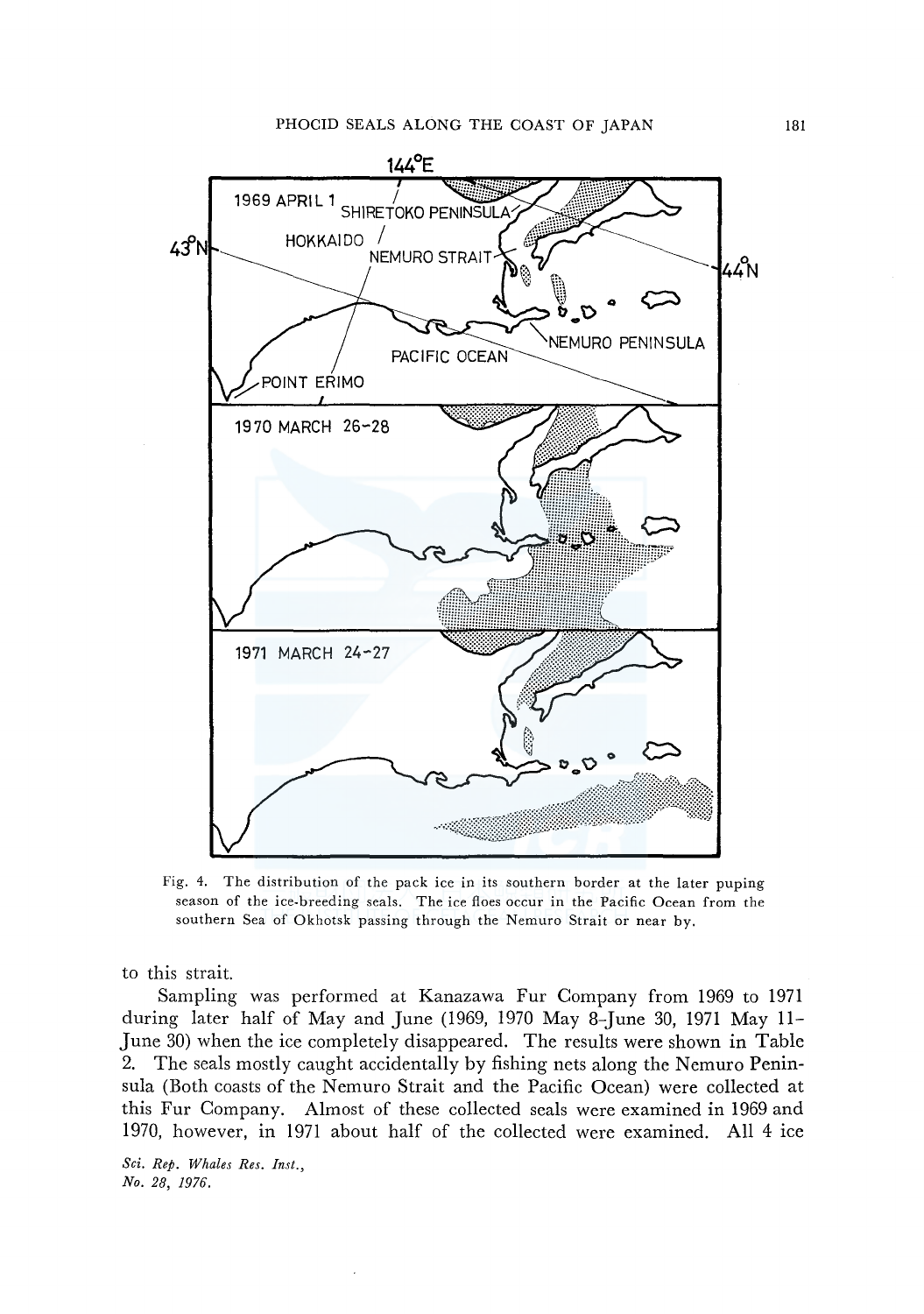|      | Species                   | Field number              | Date of catch          | Locality    | $S_{ex}$ | Body size           | Age          |
|------|---------------------------|---------------------------|------------------------|-------------|----------|---------------------|--------------|
| 1969 |                           |                           |                        |             |          |                     |              |
|      | Bearded seal              | NМ                        | $\overline{c}$<br>May  | Sankaku     | female   | $141.0 \text{ cm}$  | qnd          |
|      | Ringed seal               | 5<br>NN                   | 13<br>May              | Nemuro      | female   | 68.0 cm             | quq          |
|      | t,                        | $\overline{15}$<br>NМ     | $\overline{19}$<br>May |             | female   | $77.5\,\mathrm{cm}$ | probably pup |
|      |                           | 24<br>NМ                  | $\mathfrak{S}$<br>May  | Nemuro      | female   | $72.5 \text{ cm}$   | quq          |
|      | Ice-breeding harbour seal | $\approx$<br>$_{\rm NN}$  | $\overline{17}$<br>May |             | male     | $73.5 \text{ cm}$   | quq          |
|      | t,                        | $\overline{\Omega}$<br>NМ | 26<br>May              | Sankaku     | female   | 87.0 cm             | pup          |
|      | 2                         | 22<br>NN                  | 26<br>May              | Sankaku     | female   | 95.0 cm             | pup          |
|      | ።                         | 23<br>MN                  | 28<br>May              | Tomoshiri   | female   | $91.0 \text{ cm}$   | pup          |
| 1970 |                           |                           |                        |             |          |                     |              |
|      | Bearded seal              | 148                       | $\text{May}$ 14        | Sankaku     | female   | 149.5 cm            | pup          |
|      | R                         | 213                       | June                   | Ochiishi    | female   | 146.0 cm            | probably pup |
|      |                           | 227                       | $23\,$<br>June         | Honioi      | male     | 151.5cm             | probably pup |
|      | Ringed seal               | 166                       | 23<br>May              | Onneto      | female   | 83.5 cm             | qnd          |
|      | Ice-breeding harbour seal | 145                       | 12<br>May              | Sankaku     | female   | $125.0 \text{ cm}$  | $\sim$       |
|      | ଛ                         | 150                       | $\overline{17}$<br>May | Sankaku     | female   | 95.5 cm             | quq          |
|      |                           | 160                       | $\mathfrak{D}$<br>May  |             | male     | 100.5cm             |              |
|      |                           | 161                       | $\mathfrak{D}$<br>May  |             | male     | 101.0cm             |              |
|      |                           | 165                       | 23<br>May              | Horomoshiri | male     | cm<br>76            | quq          |
|      |                           | 167                       | $\overline{24}$<br>May | Tokatan     | male     | 104.5 cm            |              |
|      |                           | 175                       | 26<br>May              | Onneto      | female   | 78.0 cm             | qnd          |
|      |                           | 182                       | $\mathcal{L}$<br>May   | Sankaku     | female   | 85.5 cm             | pup          |
|      |                           | 214                       | June                   | Hanasaki    | male     | 89.0 cm             | qnd          |
|      | Ribbon seal               | 147                       | 14<br>May              | Onneto      | female   | 89.0 cm             | probably pup |
| 1971 | Ice-breeding harbout seal | 422                       | May 22                 |             | male     | 88.0 cm             | qnd          |
|      | r,                        | 439                       | $\mathfrak{a}$<br>June | Futatsuiwa  | male     | 97.0 cm             | qnq          |
|      | r,                        | 446                       | June 27                | Hokake      | female   | 98.0 cm             | quq          |
|      |                           | 452                       | June 27                | Hokake      | female   | 99.0 cm             | qnd          |
|      | Ribbon seal               | 419                       | May 16                 | Sankaku     | male     | 91.0cm              | qnd          |

 $\frac{1}{\epsilon}$ 

**NAITO** 

 $\hat{\boldsymbol{\beta}}$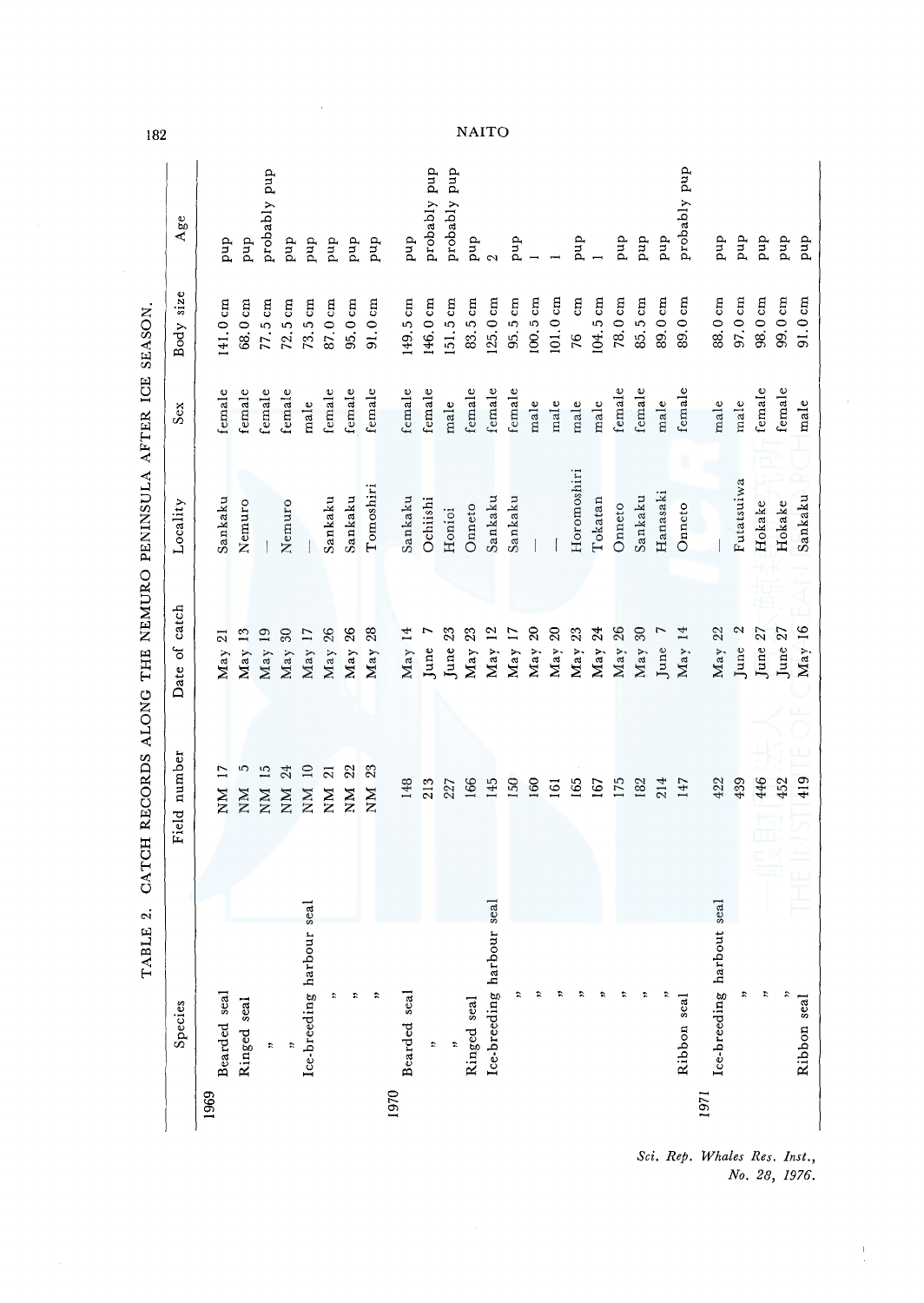breeding seals occurred in this area. The ice-breeding harbour seal occurred at the highest frequency as same as seen in Honshu, Shikoku and Kyushu areas. The bearded and the ringed seals occurred at the same frequency. The ribbon seal has never been reported in Honshu, Shikoku and Kyushu, but occurred in this area at the lowest frequency. Concerning the ages of these seals, some were not examined by the canine tooth, for the whole skulls were reserved and attached to the skin for the moulted specimen. However, as well as in former chapter, the ages were estimated by the body size. In all species, the seals caught in this area were mostly pups indicating same tendency seen in Honshu, Shikoku and Kyushu areas. These facts may strongly relate to the movement of ice mentioned above. In the present study, there were no direct observation that the ice carried such pups through this strait to the Pacific Ocean. However, to examine the seasonal changes the author studied the distribution of these seals in other season, October, in the same area.

## *Catch records in October*

The sampling was performed in October 1969 (3-30) by visiting the fishing village when informations were brought by fishermen. The results were shown in Table 3. In this season the result was quite different from that of the after ice season. Only two species, the ice-breeding harbour seal and the ribbon seal were caught. None of the ringed seal and the bearded seal were caught. The

| Species                      | Field<br>number | Date of<br>catch | Locality   | <b>Sex</b> | Body size          | Age            |
|------------------------------|-----------------|------------------|------------|------------|--------------------|----------------|
| Ice-breeding<br>harbour seal |                 |                  | Ochiishi   | male       | 162.0 cm           | 8              |
| ,                            | 9               |                  | Habomai    | female     | $149.0 \text{ cm}$ | 3              |
| , ,                          | 16              | October 14       | Toritoishi | female     | $160.5 \text{ cm}$ | 18             |
| , 1                          | 18              | October 15       | Tohbai     | female     | man man            | adult          |
| , 7                          | 36              | October 23       | Habomai    | female     | 156<br>cm          | 10             |
| , ,                          | 39              | October 26       | Odaiton    | female     | $130.5 \text{ cm}$ | 3              |
| ,                            | 40              | ,,               | "          | male       | 133.5 cm           | $\overline{2}$ |
| ,                            | 41              | ,,               | "          | female     |                    |                |
| Ribbon seal                  | 33              | October 23       | Sankaku    | male       | 153.0 cm           | adult          |
| , ,                          | 34              | , 2              | "          | male       | $132.0 \text{ cm}$ | immature       |
| ,                            | 43              | October 27       | Sankaku    | male       | 149.0 cm           | immature       |

TABLE 3. CATCH RECORDS ALONG THE NEMURO PENINSULA IN OCTOBER (1969)

data are quite small, however as seen in Table 3, half of the ice-breeding harbour seals were adults, which had been never caught after ice season. In the ribbon seal the adult seal was included.

Aboves are quite short data to get some conclusion, however it is clear that age composition of the ice-breeding harbour seal which occurred in this area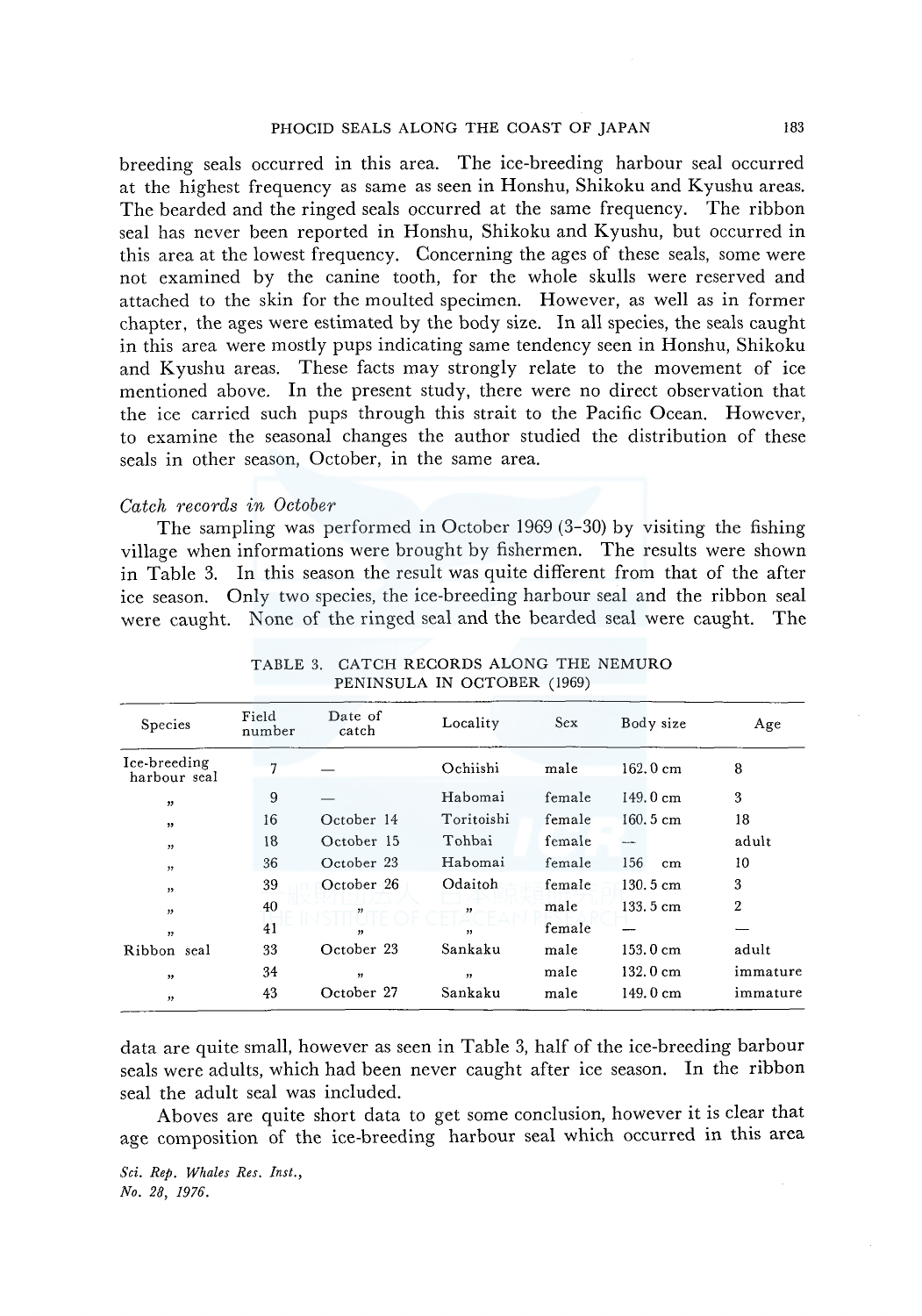is quite different between after ice season and in October. In the former season, seals were mostly pups (76.5%) and none of adult seals occurred. On the other hand in the later season adult seals (50%) occurred in the same area. It is still uncertain when these age compositions change, yet it is supposed that the dispersion of adult seals in this area is due to the salmon migration, because these seals were caught by the salmon set nets which were operated from summer to autumn when the salmons migrate to the coast for their up river spawning migration. There is no clear explanation why the bearded seal and the ringed seal never occurred in this season. However, it is supposed that their habitats (hauling grounds) are too far north in Sakhaline (lnukai 1942) to occur in this area except ice season. Three ribbon seals were caught in this season, however, these seals were not caught by the coastal salmon nets but caught by the gill nets offshore in this area, and this seal is still seemed to be rare species in the coast.

# DISCUSSION

The author examined the distribution of the pagophilic seals in area outside of their habitat and in the border area, and the followings are recognized. The ice-breeding harbour seal, the bearded seal and the ringed seal occurred in Honshu, Shikoku and Kyushu moving from north to south. These seals were mostly pups. The ribbon seal has never occurred in this out side area of their habitat. The land-breeding harbour seal also has never occurred in this area. In the border area of their habitat, all 4 pagophilic seals occurred along the coast of the Nemuro Peninsula after ice season. The most of these seals were pups. However in October in the same area, only two species, the ice-breeding harbour seal and the ribbon seal occurred, and the adult seals occurred in high frequency.

The present study depended on short data, however, above facts furthermore lead to the important conclusion as follows. The pagophilic seals especially ice-breeding harbour seal (except the ribbon seal) disperse their distribution during or after the drifting ice melted. On the contrary, the land-breeding harbour seal which distributes along the Nemuro Peninsula to the Point Erimo does not shows such wide dispersion not only by the pups but also by others. These difference may due to their mode of life. The ice breeding seals shift their habitat from ice floe to the coast except the ribbon seal. These shift may occur pretty shortly after birth for the pups especially in the ice-breeding harbour seal (2-3 weeks after birth), for they occupy the edge zone of the seasonal pack ice (Burns, 1970; Fay, 1972; Naito, 1972a). During this short period, pups have to accomplish their life events on ice floe such as suckling, moulting of the lanugo coat and the weaning for their swimming life. The dispersion carried by the ice floes is innevitable for the pups which possess such above life, and this periods is highly critical for their survivals. However, perhaps for compensating these critical early stage of life, pups of these seals